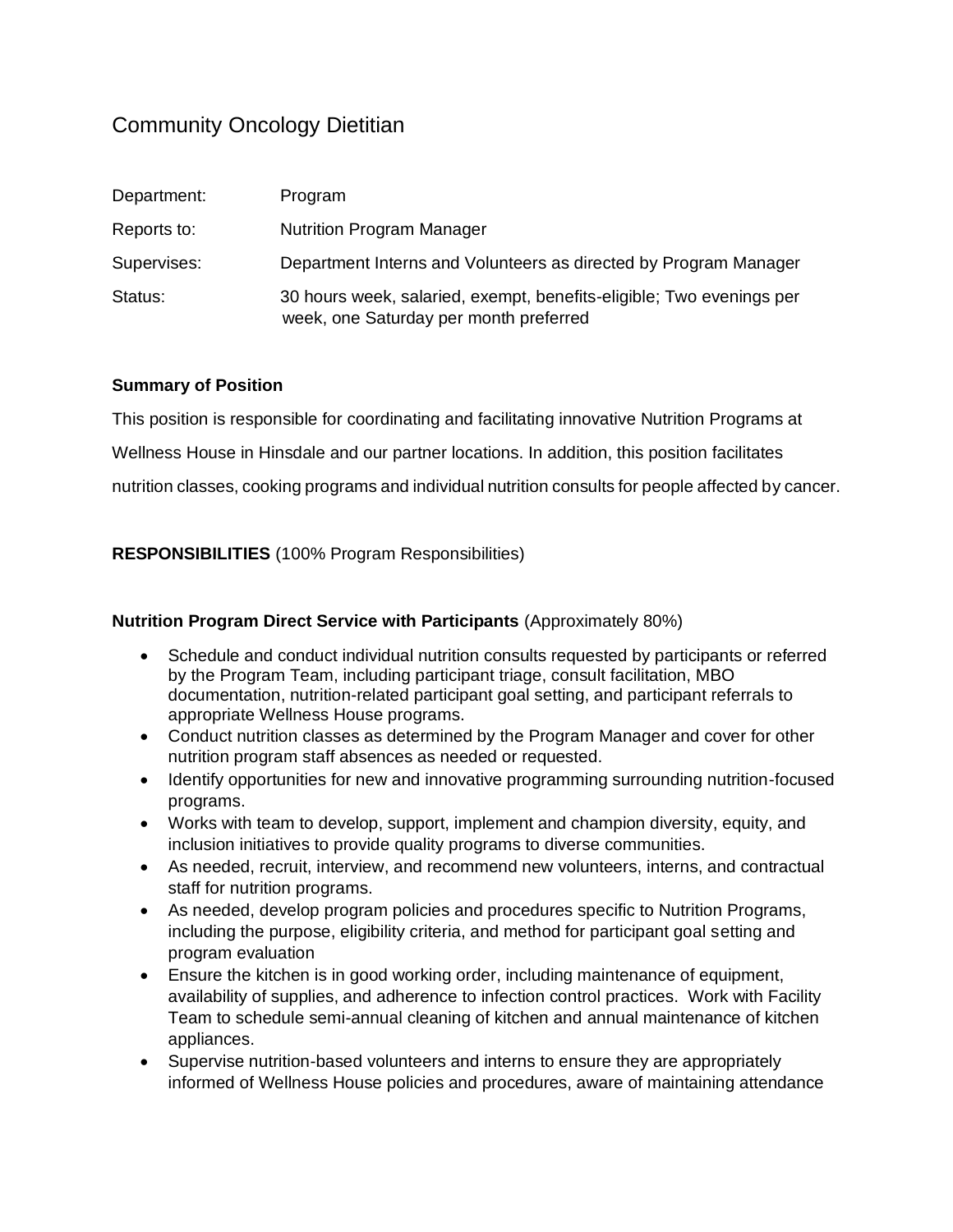records, and have current documentation of licensure and credentials in their area of expertise on record with Wellness House.

- Work with other program staff, volunteers, and interns who deliver nutrition-focused programming to ensure programs serve their intended audience and meet their intended program goals.
- Travel required through Chicagoland area for program delivery.

**Program Support** (Approximately 10%)

- Attend regularly scheduled Nutrition Program Staff Meetings.
- Record class registration and attendance in MBO
- Enter participant efforts into MBO as appropriate for programs or services delivered in a timely fashion.
- Participate in the evaluation of programs as requested by the Wellness and Education Programs Manager.
- Report to Facility Team and Program Manager promptly any observations of malfunction or inadequacy of the Wellness House facility that would compromise the safety of staff or participants or negatively impact the delivery of Wellness House programs.

**Other** (Approximately 10%)

- Protect organization's value by keeping information confidential
- Update job knowledge by participating in educational opportunities; reading professional publications; maintaining personal networks; participating in professional organizations
- Perform general office tasks and other duties as assigned.
- **Attendance at Meetings Required**
	- o All Staff meetings (monthly)
	- o Departmental team meetings (monthly or as needed)
	- o Group Supervision (weekly)
- **Attendance at Events Required**
	- o Annual Walk (work assignment will be given)
	- o Holiday Party (work assignment will be given)
	- o Hot Topics in Breast Cancer or assigned Spring Event (work assignment will be given)
	- $\circ$  3 additional program events annually (usually an evening or Saturday. A work assignment will be given)